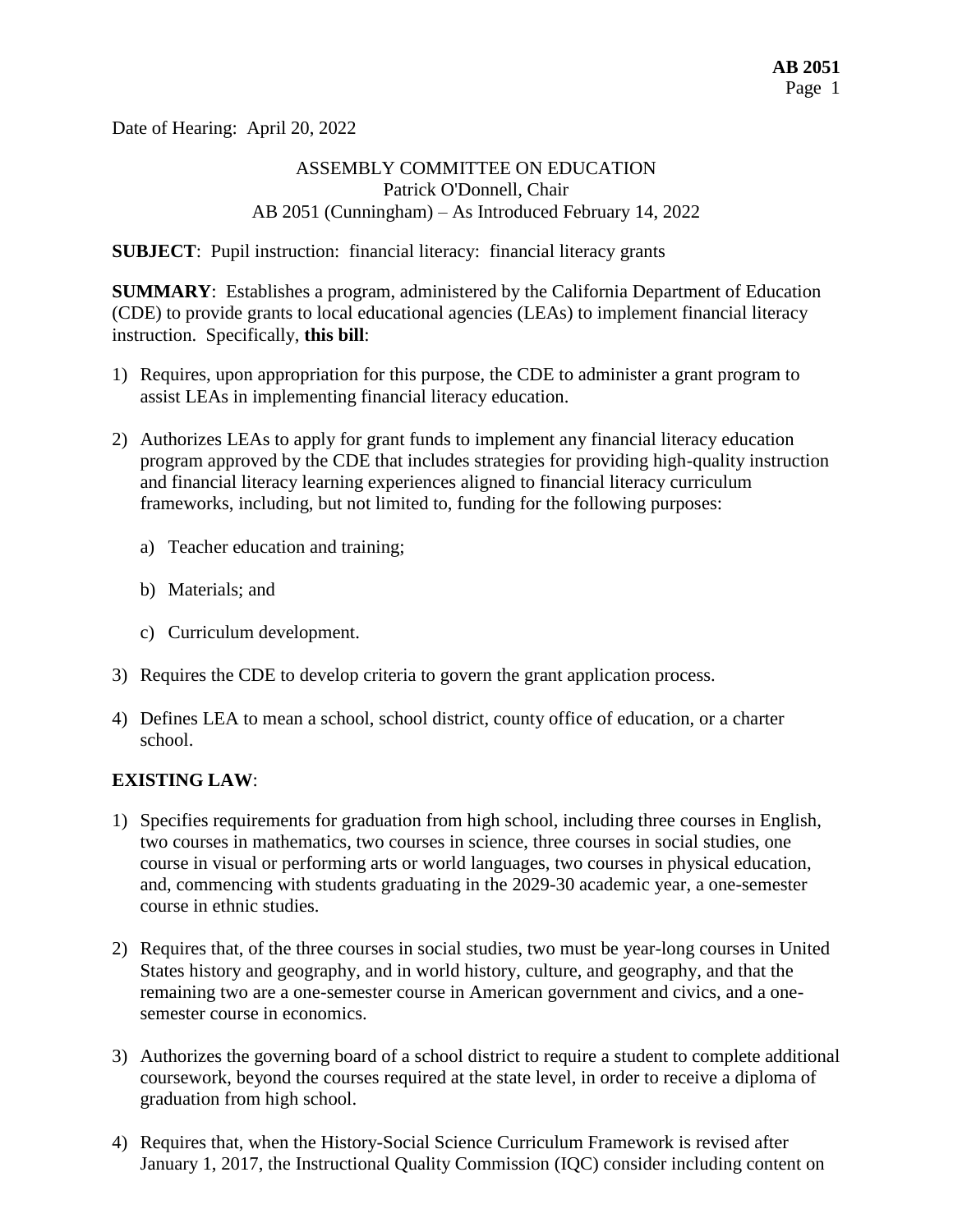financial literacy at least twice in three grade spans (kindergarten through grade 5, grades 6- 8, and grades 9-12), including instruction on:

- a) Fundamentals of banking for personal use, including, but not limited to, savings and checking;
- b) Principles of budgeting and personal finance;
- c) Employment and understanding factors that affect net income;
- d) Uses and costs of credit, including the relation of debt and interest to credit;
- e) Uses and costs of loans, including student loans;
- f) Types and costs of insurance;
- g) Forms of governmental taxation;
- h) Principles of investing and building wealth;
- i) Identity theft and security;
- j) Planning and paying for postsecondary education; and
- k) Charitable giving.
- 5) Requires that, concurrently with, but not prior to, the next revision of textbooks or curriculum frameworks in the social sciences, health, and mathematics curricula, the State Board of Education (SBE) ensure that these academic areas integrate components of human growth, human development, and human contribution to society, across the life course, and also financial literacy, including, but not limited to, budgeting and managing credit, student loans, consumer debt, and identity theft security.

## **FISCAL EFFECT**: Unknown

#### **COMMENTS**:

*Need for the bill.* The author states, "Many California kids are graduating high school knowing little-to-nothing about debt, compound interest, basic investing, or budgeting. To set them up for life success, we need to increase their knowledge of basic financial concepts. This bill will increase the availability of financial literacy coursework in California high schools. Financial literacy is a building block of a well-rounded education, and will give our high schoolers skills that will serve them for their entire lives."

*American adults aren't great at managing their money. Does high school financial literacy instruction make a difference?* Numerous sources of data suggest that many American adults lack the understanding needed to make sound financial decisions (Milken Institute, 2021) and that adult financial knowledge is related to their financial behavior (Hilgert, 2003). Survey data also show that high school students have poor understanding of personal finance, with students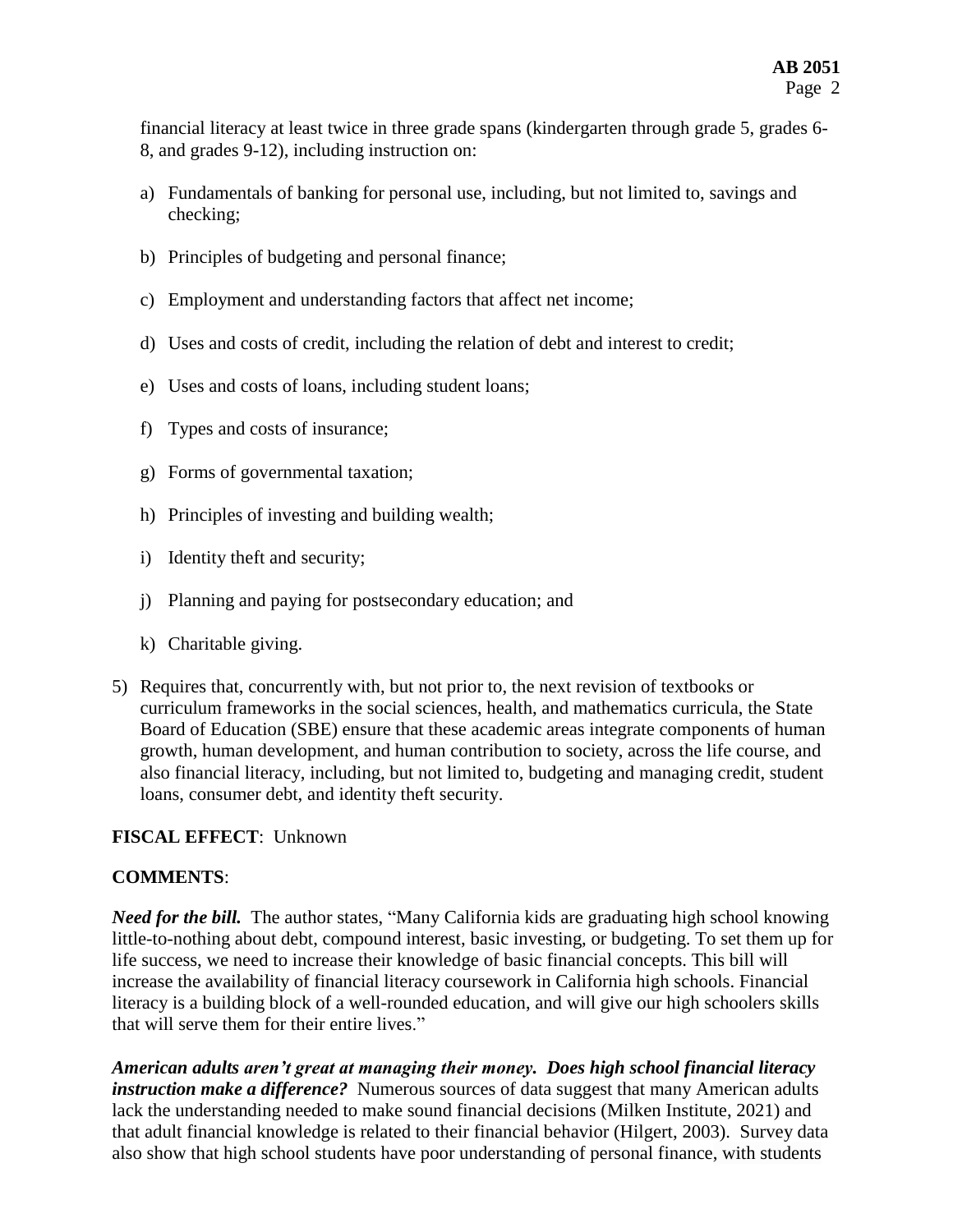from families with greater financial resources substantially more financially literate than those from families that are less well-off. (Mandell, 2008).

Financial literacy is viewed as particularly important given the current complexity of financial products and services, and the increased responsibility of individuals for their own financial security, after the deregulation of the financial services industry. (Greenspan, 2005)

Over the years, authors of numerous bills before the Committee (see related legislation) have used these findings to propose increasing financial literacy instruction in high school as a solution to this problem. They have argued that financial literacy instruction in high school will improve financial knowledge and consequently improve financial behavior and well-being in adulthood.

However, research on the relationship between high school financial literacy instruction and financial knowledge and behavior after high school is decidedly mixed. Some of the available evidence includes the following findings:

- One study found that after several years, students who took a financial literacy course were no more financially literate than those who did not. Young adults who took the course did not consider themselves to be more savings-oriented, and did not report better financial behavior, than those who did not take the course. (Mandell, 2009)
- One study found short-term (3 month) benefits in financial knowledge, behavior, and self-efficacy after studying a financial literacy curriculum. (Danes, 1999)
- One report on the results of a popular financial literacy curriculum found that students who had taken a high school class in personal finance or money management were no more financially literate than those who had not. (Mandell, 2006).
- One study found that financial education mandates reduced the likelihood and frequency of the use of payday loans (Harvey, 2019).
- One study found that financial literacy mandates do not significantly affect saving behavior. (Cole, 2008)
- One study found increased credit scores and decreased delinquencies among students subject to a financial literacy course requirement. (Urban, 2018)
- Research published as a TIAA brief found no definitive increases in account ownership, non-retirement investment accounts, or homeownership among students who took a financial literacy course. (Harvey, 2022)
- One study found increases in aid applications and federal loans and a decrease in private loans and the likelihood of holding credit card balances among students who had experienced financial literacy instruction. (Stoddard, 2020)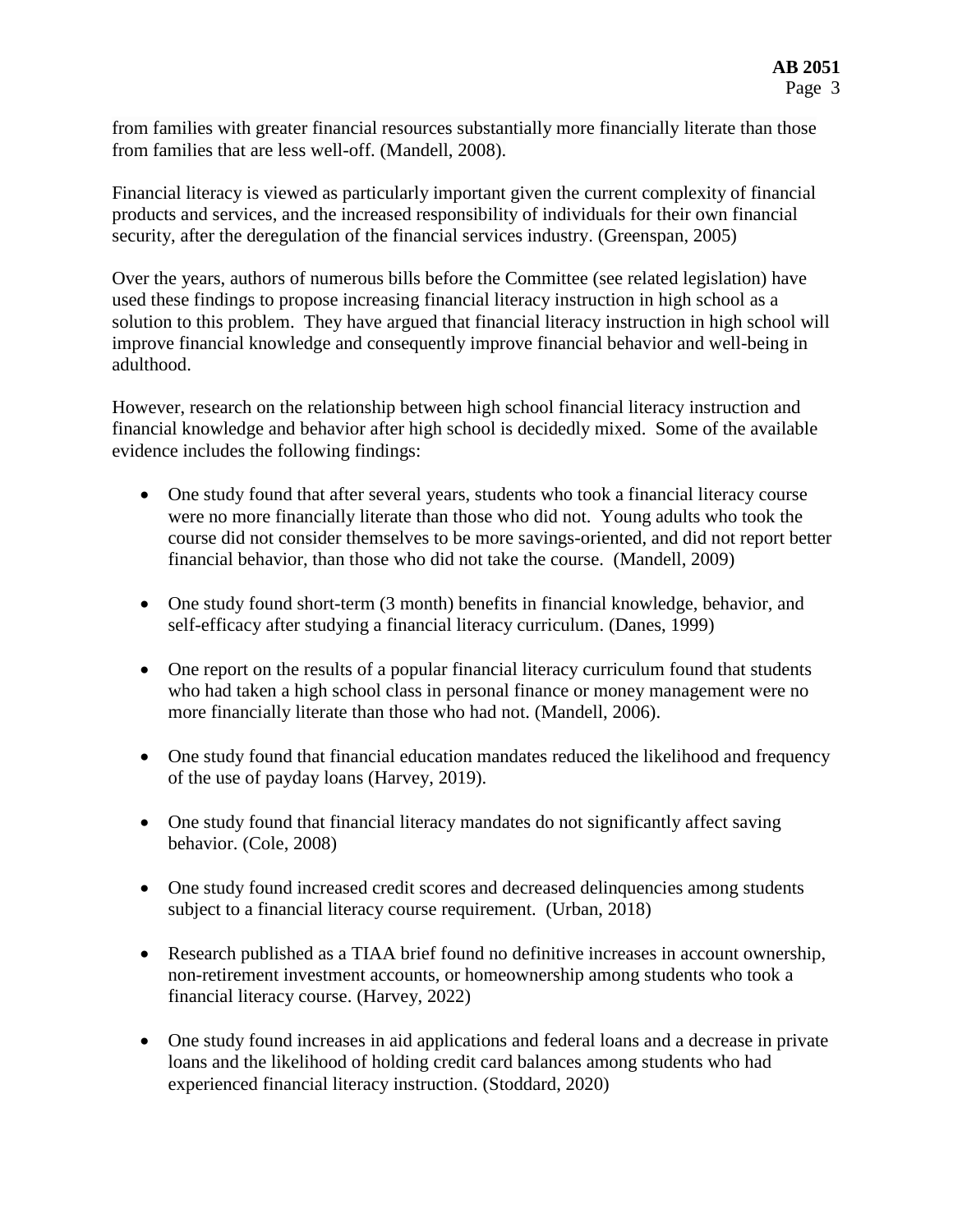• One study found that financial literacy education decreases reliance on nonstudent debt and improves repayment behavior, but that these effects tend to fade out with age. (Brown, 2016)

One author concludes that, "We have long noted with dismay that students who take a high school course in personal finance tend to do no better on our exam than those who do not. This finding has been a great disappointment to consumer educators and to those who support efforts to make courses in personal finance a requirement for high school graduation, and it points to the need for better materials and teacher training." (Mandell, 2006).

*Financial literacy instruction already required in California curriculum.* The state's new History-Social Science Framework, adopted in July, 2016, contains financial literacy content in at least the following grades:

- Grade 1: Students acquire a beginning understanding of economics, including how people exchange money for goods and services, and how people make choices about how to spend money, including budgeting.
- Grade 2: Students learn basic economic concepts of human wants, scarcity, and choice; the importance of specialization in work today. Students also develop an understanding of their roles as consumers in a complex economy.
- Grade 9 (elective course in financial literacy): Students learn about credit cards and other forms of consumer debt, savings and budgeting, retirement planning, state and federal laws related to personal finance (e.g., bankruptcy), financial credit scores, credit card applications, bank account applications, simple and compound interest calculations, retirement calculations, and mortgage and interest rates. Students also learn about the importance of managing credit and debt, and identity theft security.
- High school economics course required for graduation: Students learn about personal budgeting, banking, debt, credit cards, interest, student loan debt, mortgage debt, saving, and investing. This content is presented in relation to larger economic issues and concepts. The Framework also emphasizes the ability of personal finance concepts to be taught through the required economics course, noting: "budgeting can be taught as an example of scarcity; job applications can be taught as examples of human capital inventories; student loans can be taught as an investment in developing human capital; use of credit cards can be taught to explain the opportunity cost of interest and repayment; and interest on credit can be taught as an example of price determination through supply and demand."

Pursuant to current law, the next revision of the framework will include more financial literacy content. The next adoption of this framework is scheduled to occur in 2024.

*Financial literacy content included in required economics course.* As noted above, the state's new History-Social Science framework includes a significant amount of personal finance content in the course outline for the required economics course, and encourages the use of personal finance concepts to help students learn about macroeconomic principles.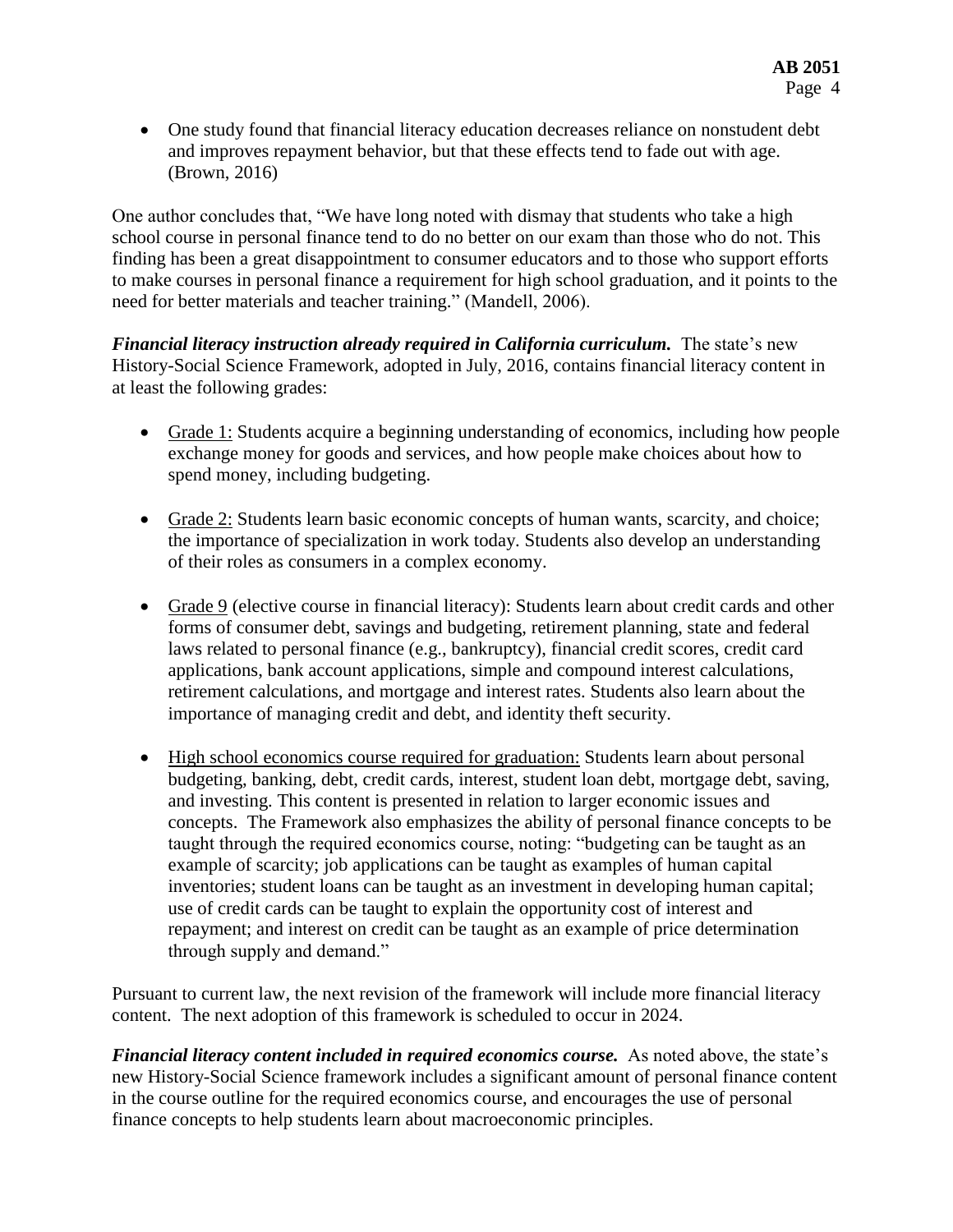The following examples from the economics course outline provide examples of how personal finance content is integrated into the course:

- "Teachers might begin by telling students they will be assigned a unique (and imagined by the teacher) economic identity: this identity initially consists of a monthly salary, a list of bills, and a checkbook or an online system of sending and receiving money. Starting with their monthly salary, students are directed to determine their take home pay by subtracting federal and state taxes."
- "Next, students must pay their bills. Bills consist of a pre-determined amount for these categories: rent/mortgage, utilities, cell phone, student loan payment, car payment, car insurance. Once bills are paid, students allocate money for the remainder of the month. They can choose whether or how much to save; how much to devote to food, gas, and other staples; and how to use any discretionary money left over. Once students have divided their resources for a month, they should take a step back and look at their larger budgets, perhaps using budgeting tools online, making charts or graphs to understand how and where they spend money."
- With a budget in hand, students can begin to learn about different kinds of debt and different kinds of ways of accumulating personal wealth. Starting with debt, teachers provide students with an overview of what a credit card is, how interest gets calculated, what compound interest consists of, and how credit card debt affects individuals in the marketplace. Students can calculate credit card payments and factor that into their contrived economic identities for practice. In addition, teachers can provide similar overviews of student loan debt and mortgage debt."
- "Students should also learn about different options of saving money. While teachers will go into more depth later in the semester about marketplace investments (in which students can learn to "play" the stock market, for example), students can learn now about different options for saving their resources from their above-described budgets."
- "By learning about personal finance from this individual perspective, students will now learn about how international markets are interrelated and how they affect their own finances and economic opportunities. At the more local level immediate relevance can be achieved by discussing city and/or county budgets (i.e., revenues and expenditures), payday loans, rent-a-centers, and even chambers of commerce."
- "Studying these topics now will help students when they become adults, and must confront decisions about household budgets, student loans, credit cards, mortgages, and savings and investment strategies. Just as students began this course learning about personal finance, the concepts can be woven throughout the course, applying the economic ideas and analytical tools mentioned above to other sectors of the economy."

*Arguments in support.* The California Bankers Association writes, "Currently the CDE offers guidelines for K-12 teachers to incorporate financial literacy in their lesson plans. Additionally, the state's History-Social Science Framework includes a financial literacy component. By creating a grant program, LEAs will have the ability, when there is interest, to implement high quality financial literacy lessons and classes."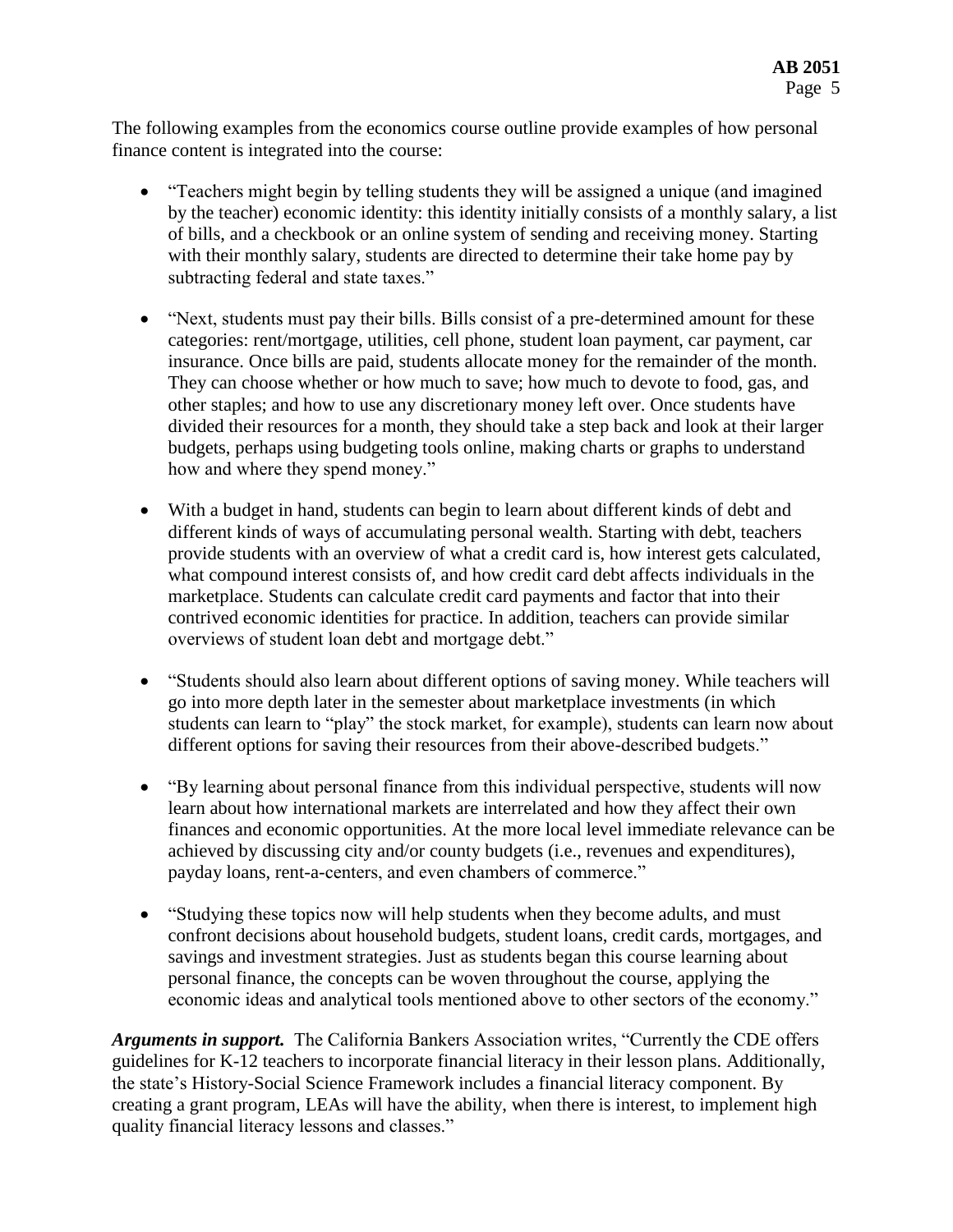**Recommended Committee amendments. Staff recommends that this bill be amended to replace** the current contents of the measure and instead authorize funding to be made available to schools for standards-aligned instructional materials and professional development in financial literacy, subject to an appropriation for this purpose.

*Related legislation.* AB 2215 (Rubio) of the 2021-22 Session would establish a financial education public-private partnership, composed of 16 members and administered by the State Treasurer, to promote instruction in financial literacy instruction, as specified.

AB 639 (Cunningham) of the 2021-22 Session would have authorized school districts and charter schools, commencing with the 2022–23 school year, to incorporate a financial literacy program into an economics course required for graduation. This bill was held in the Assembly Education Committee.

AB 2187 (Cunningham) of the 2019-20 Session would have authorized school districts and charter schools, commencing with the 2022–23 school year, to incorporate a financial literacy program into an economics course required for graduation. This bill was held in the Assembly Education Committee.

AB 1087 (Cunningham) of the 2019-20 Session would have established the California Financial Literacy Initiative, for the purpose of improving the availability of instructional materials and programs to help students understand how to manage their finances and protect their financial privacy. This bill was held in the Assembly Appropriations Committee.

SB 83 (Stone) of the 2017-18 Session would have required the development of a model curriculum for an elective course in financial literacy for pupils in grades 9 to 12. This bill was held in the Assembly Appropriations Committee.

AB 858 (Dababneh) of the 2017-18 Session would have established the California Financial Literacy Initiative, for the purpose of improving the availability of instructional materials and programs to help students understand how to manage their finances and protect their financial privacy. This bill was vetoed by Governor Brown, who stated:

This bill is unnecessary. The History-Social Science Framework already contains financial literacy content for pupils in kindergarten through grade 12, as well as a financial literacy elective. In addition, the California Department of Education maintains a Web page with financial literacy resources for pupils in kindergarten through grade 12.

AB 2546 (Calderon), Chapter 616, Statutes of 2016, requires that, when the History-Social Science Curriculum Framework is revised after January 1, 2017, the IQC consider including specified content on financial literacy at least twice in three grade spans.

SB 1296 (Liu) of the 2015-16 Session would have required "consumer and homemaking education" to include financial literacy instruction on subjects including, but not limited to, student loans, credit cards, and investment and retirement accounts. This bill was held in the Senate Education Committee.

AB 166 (Hernández), Chapter 135, Statutes of 2013, requires that, concurrently with, but not prior to, the next revision of textbooks or curriculum frameworks in the social sciences, health,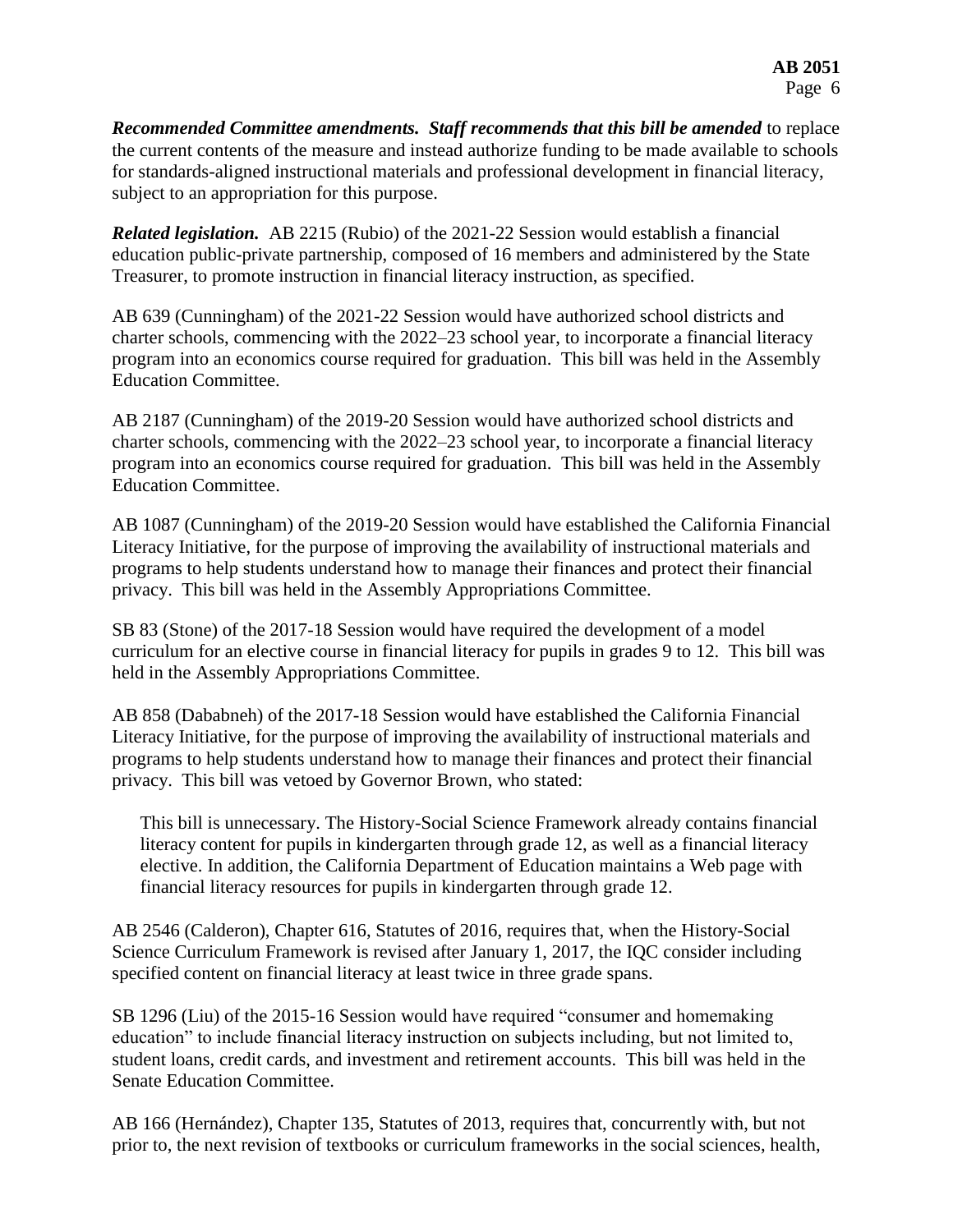and mathematics curricula, the SBE ensure that these academic areas integrate components of human growth, human development, and human contribution to society, across the life course, and also financial literacy, including, but not limited to, budgeting and managing credit, student loans, consumer debt, and identity theft security.

AB 391 (Wieckowski) of the 2013-14 Session proposed the Common Cents Curriculum Act of 2013, requiring the SPI and SBE to adopt a one semester course in consumer education, include specified areas of content related to financial literacy, and encouraged financial literacy instruction to be included in the next revision of the history-social science frameworks. This bill was held in the Assembly Appropriations Committee.

SB 1080 (Lieu) of the 2011-12 Session would have authorized instruction provided in economics to include personal finances, including budgeting, savings, credit, and identity theft. The bill would have required the CDE to develop a personal finance curriculum in the next cycle in which the mathematics and History-Social Science Curriculum Framework were to be adopted. This bill was held in the Assembly Judiciary Committee.

SB 696 (Lieu) of the 2011-12 Session would have encouraged the instruction provided in economics to include instruction related to the understanding of personal finances, including budgeting, savings, credit, and identity theft. This bill was not heard in any committee.

SB 1080 (Lieu) of the 2011-12 Session would have authorized instruction provided in economics to include personal finances, including, but not limited to, mathematics, budgeting, savings, credit, and identity theft. The bill would have required the CDE to develop a personal finance curriculum in the next cycle in which the mathematics and History-Social Science Curriculum Framework were to be adopted. This measure was not heard by this committee and was held in the Assembly Judiciary Committee.

SB 779 (Lieu) of the 2011-12 Session would have authorized a school district, as part of providing economics instruction in grades 7-12, to include personal finances, including, but not limited to, budget savings, credit, and identify theft. This bill would have also required the CDE to consider developing a personal finance curriculum in the next cycle in which the history/social science curriculum framework would have been adopted. This bill was held in the Assembly Appropriations Committee.

SB 223 (Wyland) of the 2009-10 Session would have required that one-half of the economics course required for high school graduation focus on personal finance and financial literacy. This measure was held in the Assembly Appropriations Committee.

AB 1502 (Lieu) of the 2007-08 Session would have required the SBE and the Curriculum Development and Supplemental Materials Commission (now the IQC) to ensure that information about financial literacy be included in appropriate subject area frameworks, encouraged school districts to include instruction in personal finance, as specified in economics, and authorized the SPI to accept private donations for the purposes of implementing these provisions. This measure was vetoed by Governor Schwarzenegger, who stated:

While I acknowledge that teaching students the importance of financial literacy is meritorious, school districts already have the flexibility to incorporate money management into their lesson plans. Moreover, the State Board of Education adopted content standards are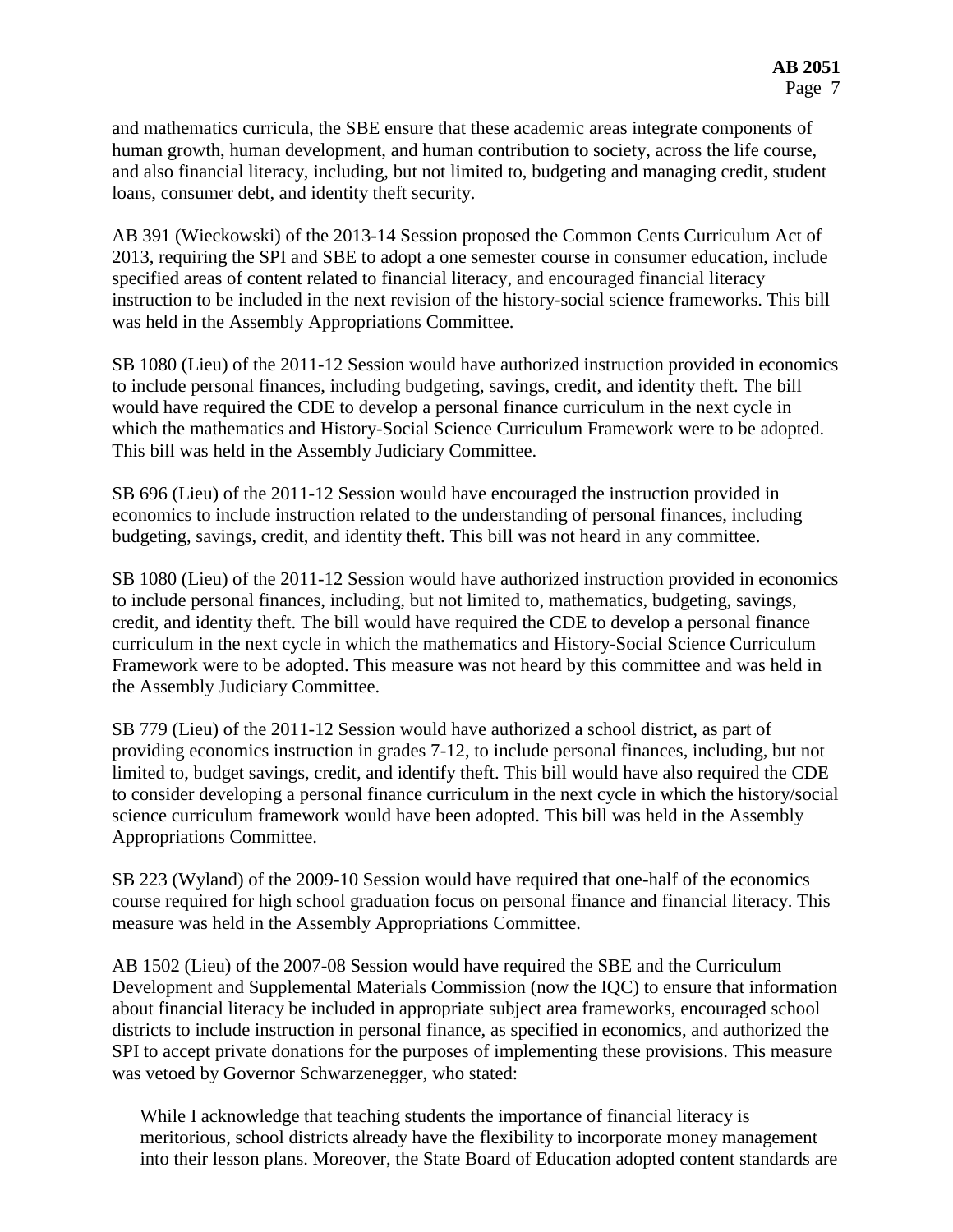developed by a diverse group of experts and are intentionally broad in order to allow coverage of various events, developments, and issues. I continue to believe that the State should establish rigorous academic standards and frameworks, but refrain from being overly prescriptive in specific school curriculum.

AB 150 (Lieu) of the 2007-08 Session would have established the California Financial Literacy Initiative (Initiative), for the purpose of improving the availability of instructional materials and programs to help students understand how to manage their finances and protect their financial privacy, and would have authorized financial institutions to collect information about students who use online curricula which the institutions develop and which are endorsed by the Initiative. That bill was vetoed by Governor Schwarzenegger, who stated:

Teaching students the principles of money management is a worthy goal. However, this bill would merely authorize the Superintendent of Public Instruction (SPI) to convene an advisory committee and make financial literacy resources and materials that are grade-level appropriate available online. Superintendent O'Connell already has the authority to do these things, if he so chooses. In addition, many financial institutions and services providers already provide an abundance of information on financial literacy that is readily available on the Internet.

AB 1950 (Lieu) of the 2005-06 Session would have authorized school districts to provide instruction in personal finances in economics courses. This measure was vetoed by the Governor, who stated:

I vetoed a substantially similar bill, AB 2435 (Wiggins, 2004). As I previously stated, the bill is unnecessary because school districts already have the authority to teach budgeting, savings, and credit, under current law. Thus, my veto message remains applicable.

AB 2435 (Wiggins) of the 2003-04 Session authorized school districts to include instruction related to the understanding of personal finances in economics courses. This measure was vetoed by the Governor, who stated:

Allowing school districts to teach middle school and high school students about the importance of properly maintaining their personal finances is a worthy objective. However, this bill is unnecessary because school districts already have the authority to teach "budgeting, savings, and credit," under current law. Although I am unable to support this legislation, I agree with the importance of learning to spend wisely and properly managing finances. Learning to balance a checkbook, saving money for a rainy day, and understanding the dangers of too much credit card debt are all vital skills for kids to learn in order to become responsible adults. While teaching financial responsibility is important for our children, I would welcome future legislation that requires all members of the State Legislature to complete a course in financial management and responsibility. Requiring legislators to take a refresher course on managing finances may be the wisest investment the State could ever make. California may never have found itself in the deep fiscal crisis that it has had to endure, if such a requirement were signed into law earlier. One of the best lessons we can offer to our children, is to practice sound financial principles, and I believe the Legislature should begin teaching kids by example.